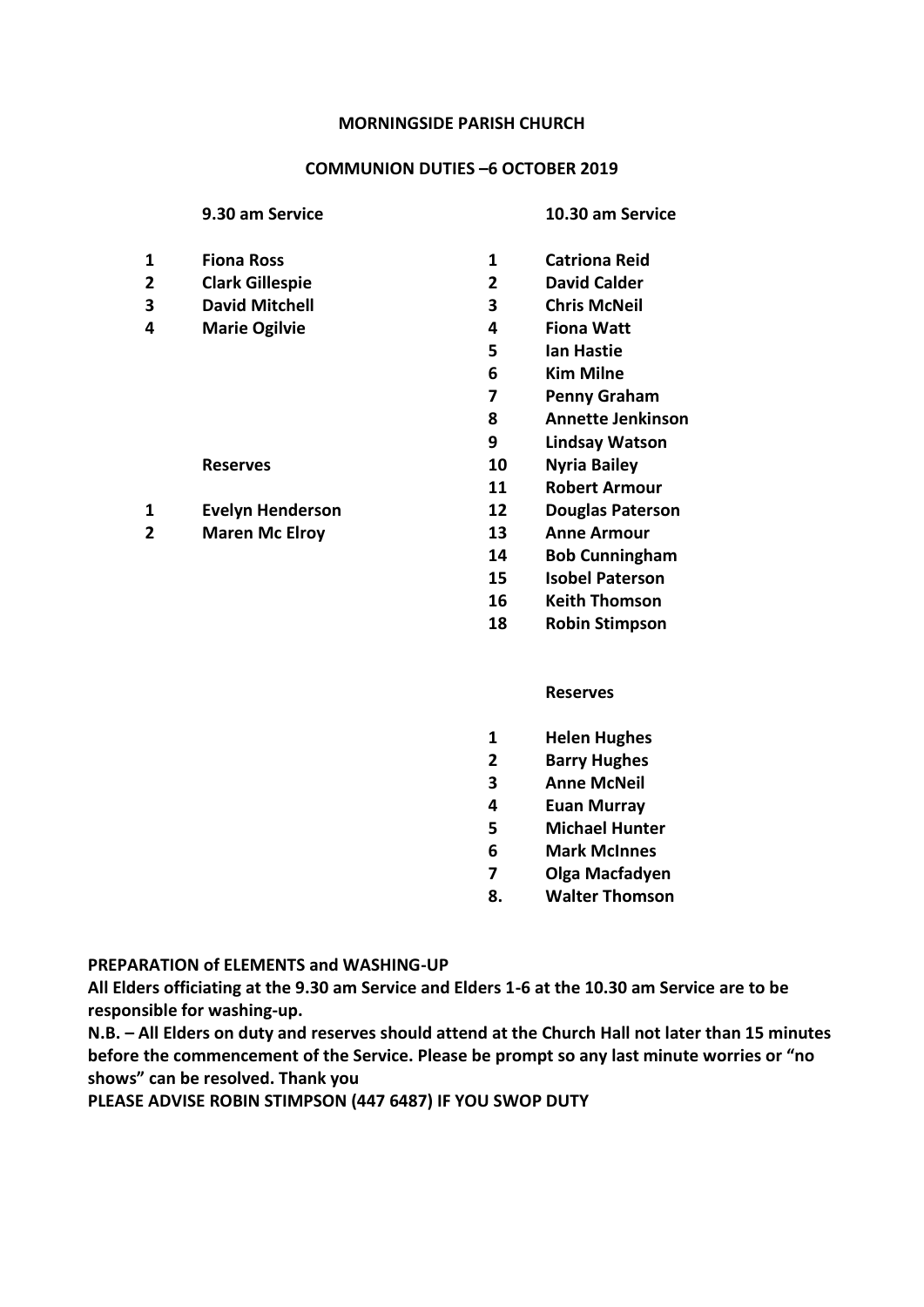# **COMMUNION DUTIES – 1 DECEMBER 2019**

## **9.30 am Service 10.30 am Service**

- 
- **David Mitchell 2 Ken McKenzie**
- 
- **Aline Haggart 4 Wallace Bell**

- **Catriona Reid 12 Nyria Bailey**
- **Penny Graham 13 Irene Wilson**

- **Anne McNeil 1 Euan Murray**
	-
- **Chris McNeil 3 Mark McInnes**
	-
	- **Lesley Murphy**
	- **John Scott Moncrieff**
	- **Ewan Brown**
	- **Fiona Stewart**
	- **Barry Hughes**
	- **Reserves 10 Kenny Robertson**
		- **Helen Hughes**
		-
		-
		- **Paul Cackette**
		- **Joan McKenzie**
		- **Anne Armour**
		- **Robin Stimpson**

# **Reserves**

- **Kim Milne**
- **Robert Armour**
- **Walter Thomson**
- **Bob Cunningham**
- **Bill Watt**
- **Michael Hunter**
- **Charles Wilson**
- **Craig Dawson**

# **PREPARATION of ELEMENTS and WASHING-UP**

**All Elders officiating at the 9.30 am Service and Elders 1-6 at the 10.30 am Service are to be responsible for washing-up.**

**N.B. – All Elders on duty and reserves should attend at the Church Hall not later than 15 minutes before the commencement of the Service. Please be prompt so any last minute worries or "no shows" can be resolved. Thank you**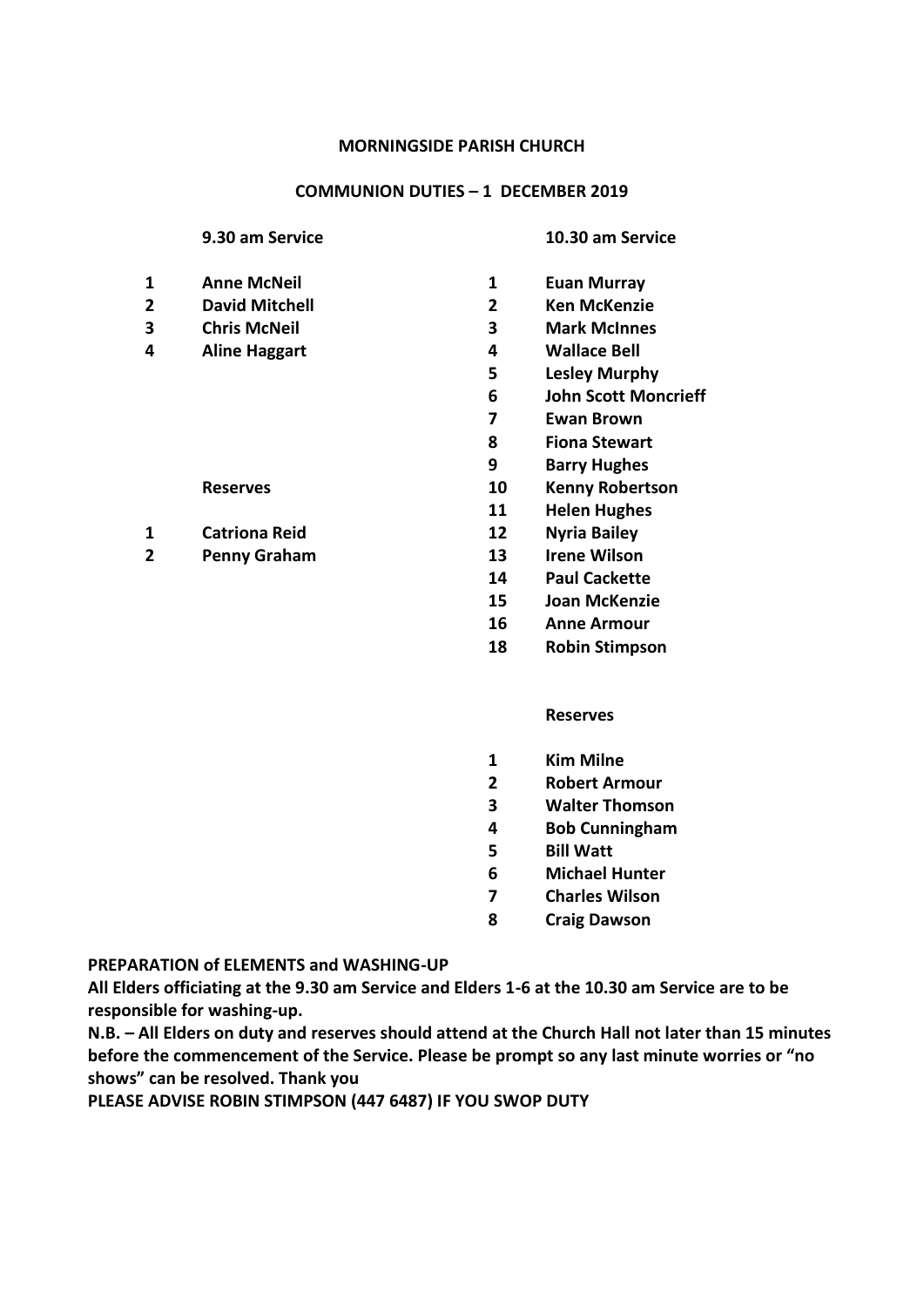## **COMMUNION DUTIES – 1 MARCH 2020**

## **9.30 am Service 10.30 am Service**

- **1 David Mitchell 1 Ken McKenzie**
- **2 Isobel Paterson 2 Olga Macfadyen**
- **3 Douglas Paterson 3 Catriona Reid**
- **4 Evelyn Henderson 4 Barry Hughes**
	-
- **1 Craig Dawson 12 Penny Graham**
- 
- 
- 
- 
- 
- **5 Fiona Watt**
- **6 Helen Hughes**
- **7 Bill Watt**
- **8 Lesley Murphy**
- **9 Lindsay Watson**
- **Reserves 10 Anne McNeil**
	- **11 Kim Milne**
	-
- **2 Nyria Bailey 13 Charles Wilson**
	- **14 Joan McKenzie**
	- **15 Paul Cackette**
	- **16 Keith Thomson**
	- **18 Robin Stimpson**

### **Reserves**

- **1 Marie Ogilvie**
- **2 Clark Gillespie**
- **3 Annette Jenkinson**
- **4 Mark McInnes**
- **5 John Scott Moncrieff**
- **6 David Calder**
- **7 Bob Cunningham**
- **8 Fiona Ross**

### **PREPARATION of ELEMENTS and WASHING-UP**

**All Elders officiating at the 9.30 am Service and Elders 1-6 at the 10.30 am Service are to be responsible for washing-up.**

**N.B. – All Elders on duty and reserves should attend at the Church Hall not later than 15 minutes before the commencement of the Service. Please be prompt so any last minute worries or "no shows" can be resolved. Thank you**